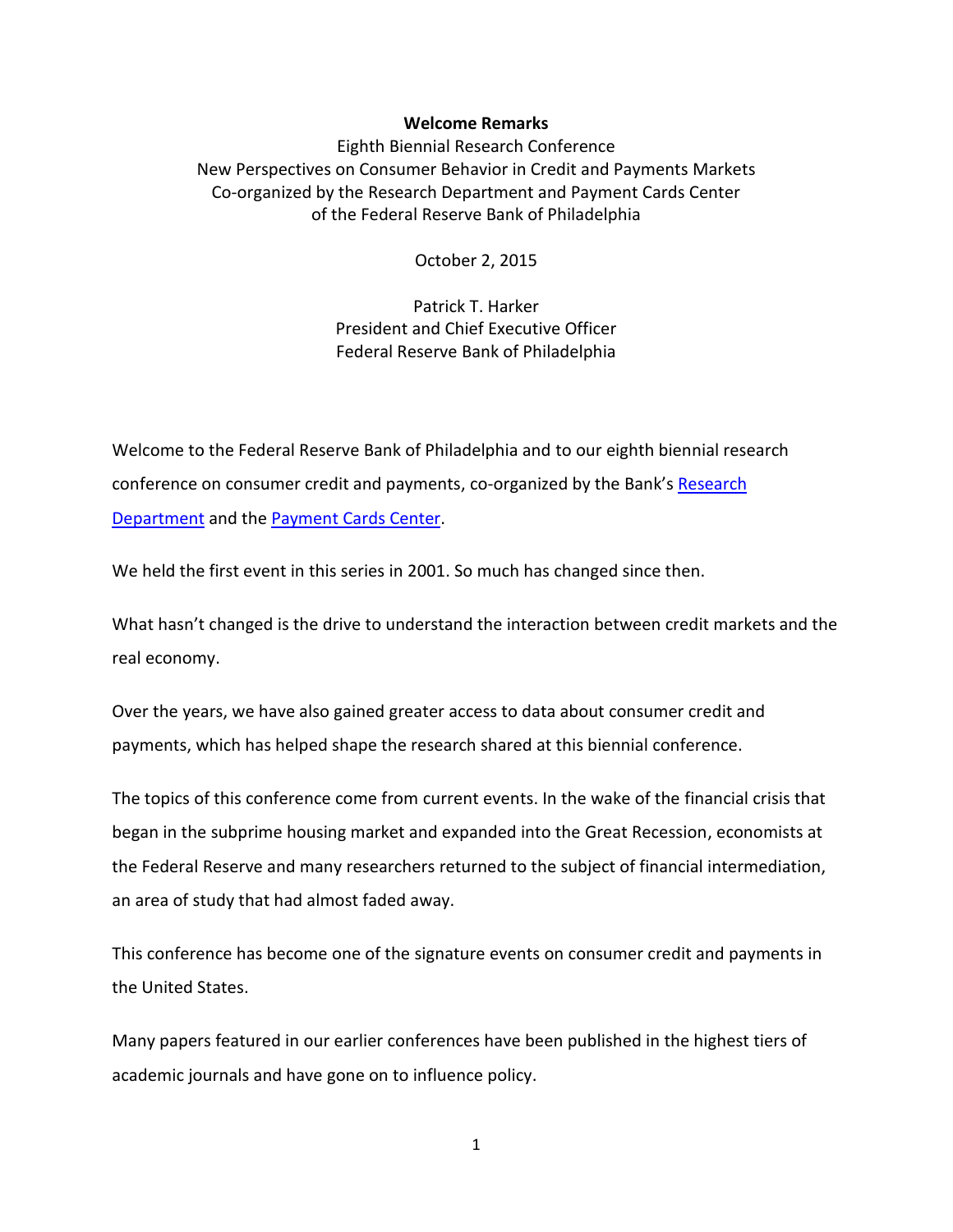For example, over the years, papers have addressed:

- The effects of information technology on loan markets and consumer defaults;
- The effects of securitization on the success of mortgage workouts;
- Models of predatory lending; and
- Incentive problems in payment networks that may contribute to identity theft,
- … to name just a few key topics.

This policy-oriented research is also reflected in the audience gathered here today. Participants include academic researchers, policymakers, and providers of financial services and data.

This year, the organizing committee received more than 140 high-quality submissions and selected seven excellent papers for presentation and discussion today. The selected papers revisit four important issues:

- The design, and sometimes renegotiation, of financial contracts;
- The linkages between consumer credit and the real economy;
- The effects of government policy during the Great Recession; and
- The effect of timely disclosures about the cost of student loans on borrowing decisions.

We are excited to hear from our presenters and discussants, but let me just acknowledge the work that this Bank does to advance the understanding of these important issues.

Indeed, the Philadelphia Fed has one of the largest concentrations of expertise on household finance, consumer payments, and the retail side of bank portfolios in the Federal Reserve System or anywhere.

The economists in our [Research Department,](https://www.philadelphiafed.org/research-and-data/) led by [Mike Dotsey,](https://www.philadelphiafed.org/research-and-data/economists/dotsey) are known for pathbreaking studies using new data and techniques. Seven of our 24 economists have the economics of consumer behavior and regulation as either the primary focus or as a significant part of their research. Our research economists examine these issues from perspectives ranging from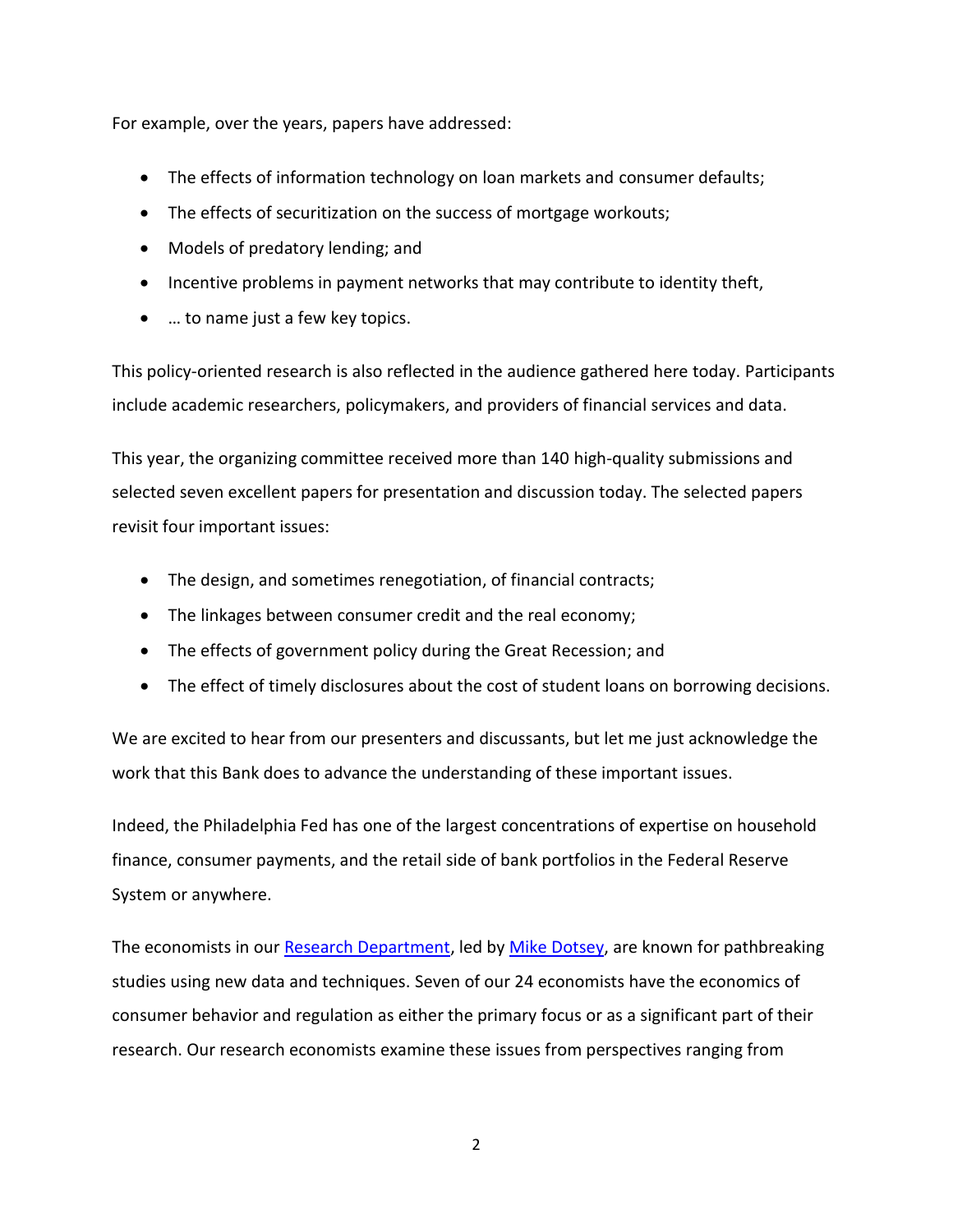sophisticated econometrics applied to terabytes of data to dynamic stochastic general equilibrium models.

The [Payment Cards Center](https://www.philadelphiafed.org/consumer-credit-and-payments/payment-cards-center/) (PCC) is a unique interdisciplinary research group created here about 15 years ago.

[Bob Hunt](https://www.philadelphiafed.org/consumer-credit-and-payments/payment-cards-center/hunt) and his 12-member team produce research that is accessible and relevant to a broad audience, including industry, consumers, policymakers, and academic researchers. Since it first began, the PCC has produced [130 studies](https://www.philadelphiafed.org/consumer-credit-and-payments/payment-cards-center/publications) and organized or co-organized more than 40 [conferences.](https://www.philadelphiafed.org/consumer-credit-and-payments/payment-cards-center/events) Moreover, the PCC has been a major participant in regulatory initiatives within the Federal Reserve System and most recently in the Federal Reserve's efforts to improve the speed and security of the nation's payments system.

In addition to the Research and the PCC departments that co-organized this event, the Bank has two important teams in the [Supervision, Regulation, and Credit Department](https://www.philadelphiafed.org/bank-resources/supervision-and-regulation/) (SRC) that are recognized centers of expertise in the quantitative supervision of banks' consumer portfolios, risk modeling, and stress testing. Paul Calem leads a team of 20, including Ph.D. s, in our Retail Risk Analysis and Financial Monitoring Group. In addition to its supervisory work, Paul's team is helping to advance the research frontier by producing and publishing academic studies.

The SRC Department is also the home of the System's Risk Assessment, Data Analysis, and Research (RADAR) unit, which manages a huge data warehouse of U.S. consumer credit databases and information about the asset-backed securities portfolios. Larry Cordell leads a staff of 16 and has helped make RADAR an invaluable resource for the Federal Reserve System's supervisory and research activities around consumer credit. He and his team have also published a number of important studies in academic journals.

Our [Community Development Studies & Education Department,](https://www.philadelphiafed.org/community-development/) led by [Theresa Singleton,](https://www.philadelphiafed.org/community-development/bios/singleton) is also actively engaged in data-driven research on consumer credit focusing on housing and economic inclusion for low- and moderate-income communities. In addition, Theresa and her team provide [training, lesson plans,](https://www.philadelphiafed.org/education/teachers/training-programs/) and other resources for teachers, who are educating our young people about consumer credit and payments.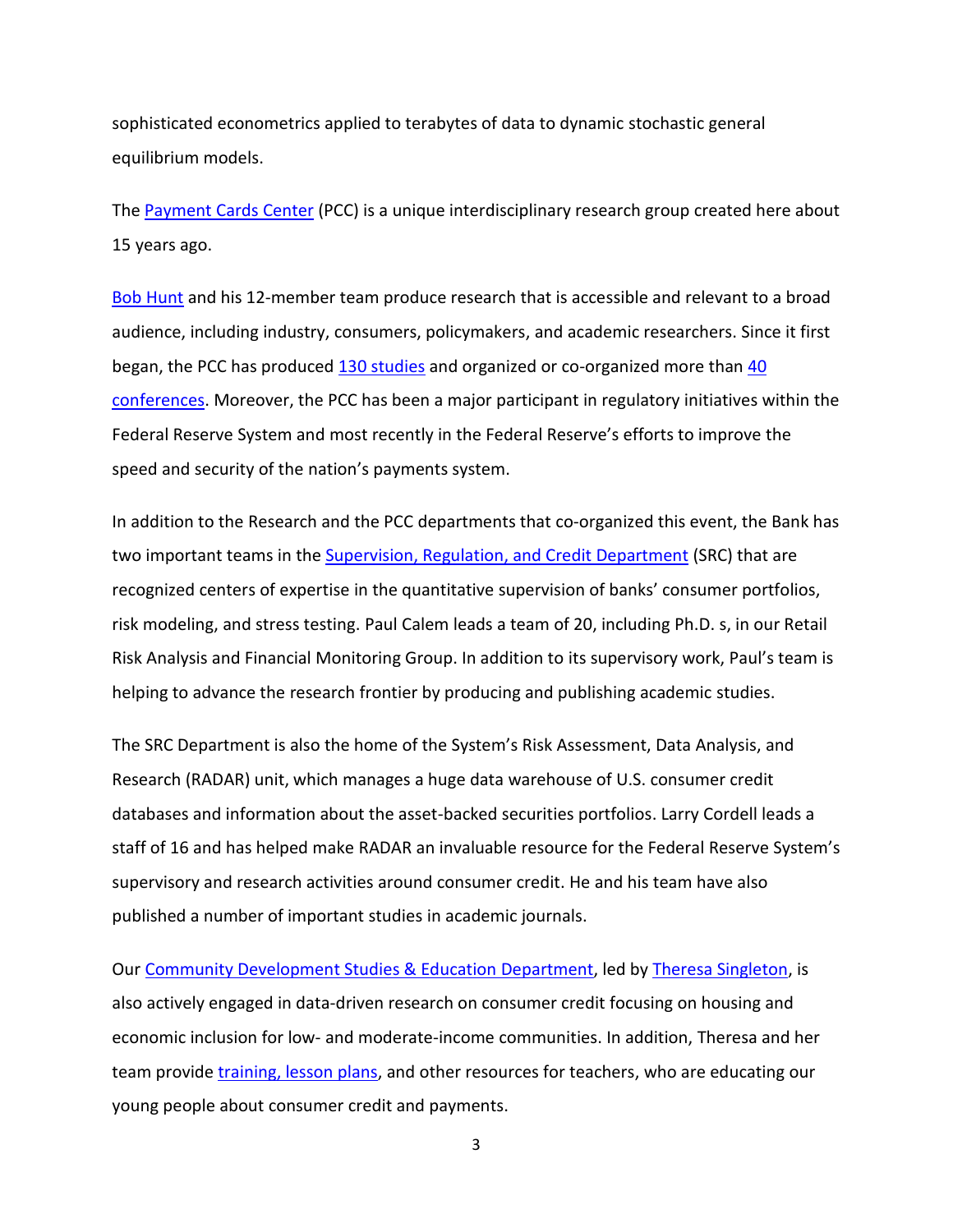So, as you can see, the Philadelphia Fed has a multidisciplined, broad-based approach to consumer credit and payments. All of these departments collaborate here in Philadelphia and with colleagues around the Federal Reserve System.

An awareness of supervisory issues informs our academic research, and the rigor of our academic research informs our supervisory work. At the same time, frequent interactions with market participants, policymakers, and consumer groups ― facilitated by the PCC ― creates opportunities for further understanding with the ultimate goal to influence future policy decisions.

You can see the results in our research in just the past 12 months. The Philadelphia Fed has published more than [25 new studies and articles](https://www.philadelphiafed.org/research-and-data/publications/working-papers) on student loans, credit risk modeling, and securitization. The work has delved into the costs of foreclosures, information problems in the home appraisal process, and the macroeconomics of the housing cycle. Topics also have covered the functioning of private money, such as bitcoin, the collections process, and the role of consumer bankruptcy. Again, this just names a few.

Let me conclude by telling you a little more about Philadelphia's work on identity theft.

Last year, five members of the PCC publishe[d two papers](https://www.philadelphiafed.org/consumer-credit-and-payments/payment-cards-center/publications/discussion-papers/2014/identitytheft) on this topic. In the first, the authors studied the various types of "alerts" that consumers place in their credit bureau files for fraud protection.

The authors found that the type of alert they choose often depends on initial conditions, including their credit scores. They also found that filers of "extended alerts," which require the consumer to submit a police report or similar record, are clearly victims of severe examples of identity theft.

In their second paper, the authors reviewed these severe identity theft events based on the records in their credit bureau files. Let me emphasize that the data they used have been completely anonymized. The authors found there is a negative effect of identity theft on consumers' credit reports, but for consumers with prime credit scores, these effects are